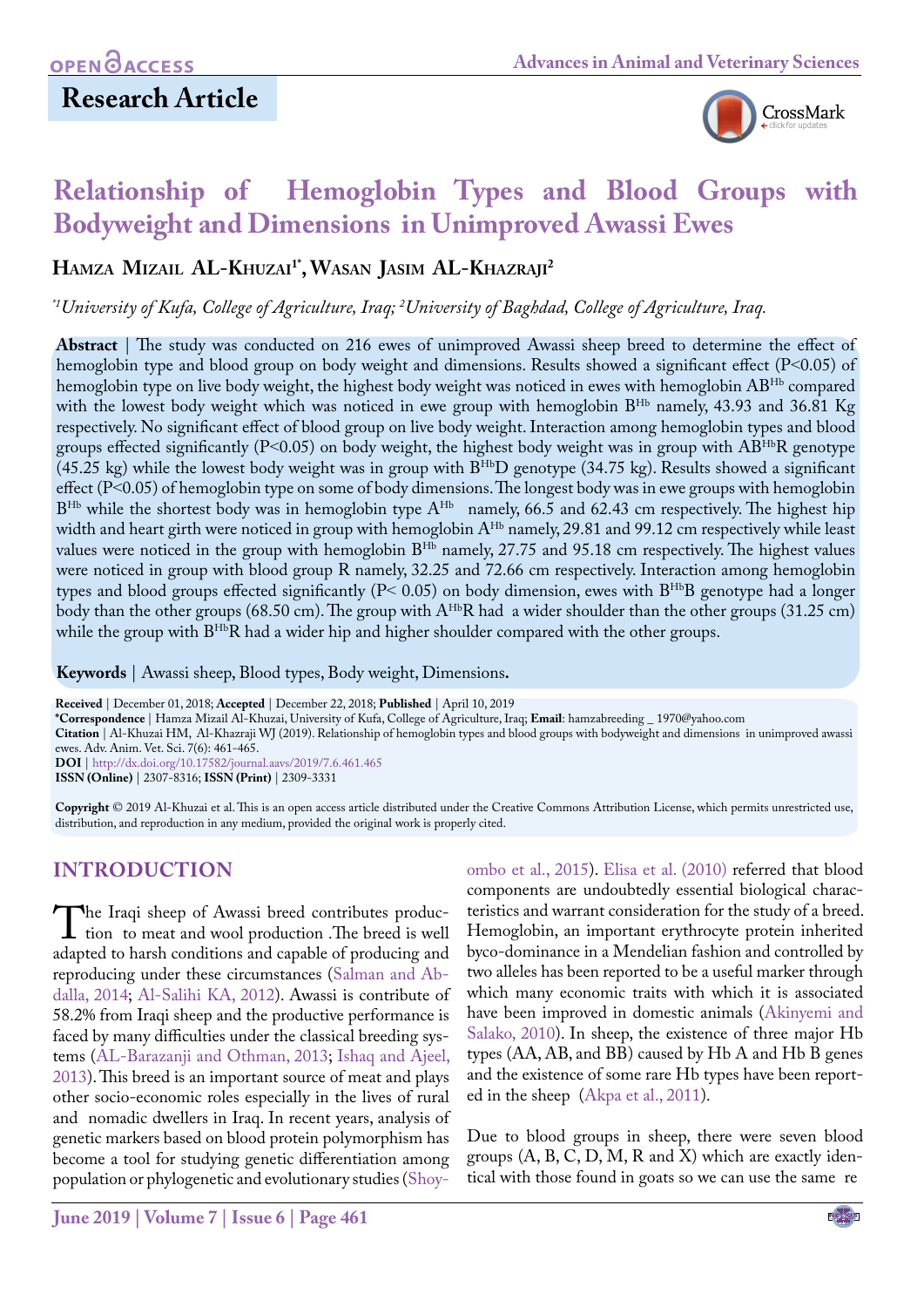<span id="page-1-0"></span>

| <b>OPEN ØACCESS</b>                                                                  |                              |                          |                 |                |                           |                |                     | <b>Advances in Animal and Veterinary Sciences</b> |               |                                 |               |                      |  |  |
|--------------------------------------------------------------------------------------|------------------------------|--------------------------|-----------------|----------------|---------------------------|----------------|---------------------|---------------------------------------------------|---------------|---------------------------------|---------------|----------------------|--|--|
| Table 1: Chi-square distribution of hemoglobin types and blood groups in Awassi ewes |                              |                          |                 |                |                           |                |                     |                                                   |               |                                 |               |                      |  |  |
| <b>Factors</b>                                                                       | Hemoglobin types             |                          |                 |                |                           |                | <b>Blood</b> groups |                                                   |               |                                 |               |                      |  |  |
| Genotypes                                                                            | $A^{\text{Hb}}$<br>$AB^{Hb}$ |                          | B <sub>HP</sub> |                | $\boldsymbol{A}$          |                | B                   |                                                   | D             |                                 |               |                      |  |  |
| Observed No.                                                                         | 53                           | 94                       |                 | 69             |                           | 39             |                     | 54                                                |               | 107                             | 16            |                      |  |  |
| $\frac{0}{0}$                                                                        | 24.54                        |                          | 43.52           |                | 31.94                     | 18.06          |                     | 25.0                                              |               | 49.54                           | 7.40          |                      |  |  |
| $x^2$                                                                                | 12.002**                     |                          |                 |                |                           | 82.92**        |                     |                                                   |               |                                 |               |                      |  |  |
| Interaction                                                                          |                              |                          |                 |                |                           |                |                     |                                                   |               |                                 |               |                      |  |  |
| Genotypes                                                                            | $A^{\rm Hb}$<br>$\bf{A}$     | $A^{Hb}$<br><sub>B</sub> | $A^{Hb}$<br>D   | $A^{Hb}$<br>R  | $AB^{Hb}$<br>$\mathbf{A}$ | $AB^{Hb}$<br>B | $AB^{Hb}$<br>D      | $AB^{Hb}$<br>$\mathbf{R}$                         | $B_{HP}$<br>A | B <sub>HP</sub><br><sub>B</sub> | $B_{HP}$<br>D | B <sub>HP</sub><br>R |  |  |
| Observed No.                                                                         | 10                           | 19                       | 20              | $\overline{4}$ | 16                        | 21             | 52                  | 5 <sup>5</sup>                                    | 13            | 14                              | 35            | $\overline{7}$       |  |  |
| $\%$                                                                                 | 4.63                         | 8.81                     | 9.26            | 1.85           | 7.41                      | 9.72           | 24.07               | 2.31                                              | 6.02          | 6.48                            | 16.20         | 3.24                 |  |  |
| $x^2$                                                                                | 114.57**                     |                          |                 |                |                           |                |                     |                                                   |               |                                 |               |                      |  |  |
| $(*$ P<0.01)                                                                         |                              |                          |                 |                |                           |                |                     |                                                   |               |                                 |               |                      |  |  |

agents for detecting blood groups for both species [\(Rocha](#page-4-7) [et al., 1998\)](#page-4-7).

 $\Omega$ 

Several studies in sheep have already linked these blood groups as a markers to production traits and environmental adaptations [\(Templeton et al., 2010\)](#page-4-8)[. Al-Habobi \(2012\)](#page-4-9) found a significant effect of blood group on daily weight gain, fertility percentage and prolificacy in Awassi ewes.

The major aim of this study is to focus on the genetic diversity among Awassi breed individuals in hemoglobin types and blood groups and attempt to use it as a genetic markers or indicators in selection programs to improve the breed performance.

### **Materials and methods**

#### **Experimental Animals and Management**

Data were made available on 216 ewes of unimproved Awassi sheep breed reared in private farm in the middle of Iraq through the year 2017. The experimental animals were in the same age and the flock is housed under semi-open sheds and can be fed on the concentrated ration consuming (500 – 600) gm / head / day approximately . Green roughages such as Alfalfa and clover can be added throughout the season. Annual routinely operations on sheep such as dipping and washing with chemicals in order to kill extra parasites so sheep will be ready to mating after hand wool shaving and regular operations to improve the health status of the flock.

#### **Blood Samples Analysis**

Two blood samples from each ewe were taken from jugular vein using disposable syringes containing anticoagulant factors (EDTA). Electrophoresis cellulose acetate method [\(Kaneko et al., 2008](#page-4-10)) used to determine the hemoglobin types from the first blood samples for all individuals. Second blood samples were used to determine the types of blood groups by using special kits manufactured by Randox company.

#### **STATISTICAL ANALYSIS**

Results of traits included live body weight and body dimensions were statistically analyzed by using [SAS \(2012\)](#page-4-11) software program. Allele frequencies for hemoglobin types and blood groups polymorphisms were determined by direct counting from phenotypes and Chi- square test was used to determine the significant differences among phenotypes.

Factorial experiment (4\*3) was used to determine the effect of factors on traits according to the linear model as follows:

Yijkl= μ+ Hi + Bj+(HB)ij +eijkl where: *μ*: overall mean. *Hi*: effect of hemoglobin type ( $A^{Hb}$ ,  $AB^{Hb}$  and  $B^{Hb}$ ) *Bj*: effect of blood group (A, B, D and R) *(HB)ij*: effect of interaction *eijkl*: residual error.

Duncan's multiple range test (1955) was used to compare differences between the means.

### **Results and discussion**

Results represented a significant differences (P˂0.01) in hemoglobin types distribution in the sample that studded ([Table 1\)](#page-1-0), the ratios of blood hemoglobin were 43.52, 31.94 and 24.54% for ABHb, BHb and AHb respectively. Blood groups also differed significantly (P˂0.01) among ewes groups, the highest ratio was noticed in D group (49.54%) while the lowest ratio was noticed in R group (7.40%). According to the interaction among hemoglobin and blood groups, A significant differences (P˂0.01) among groups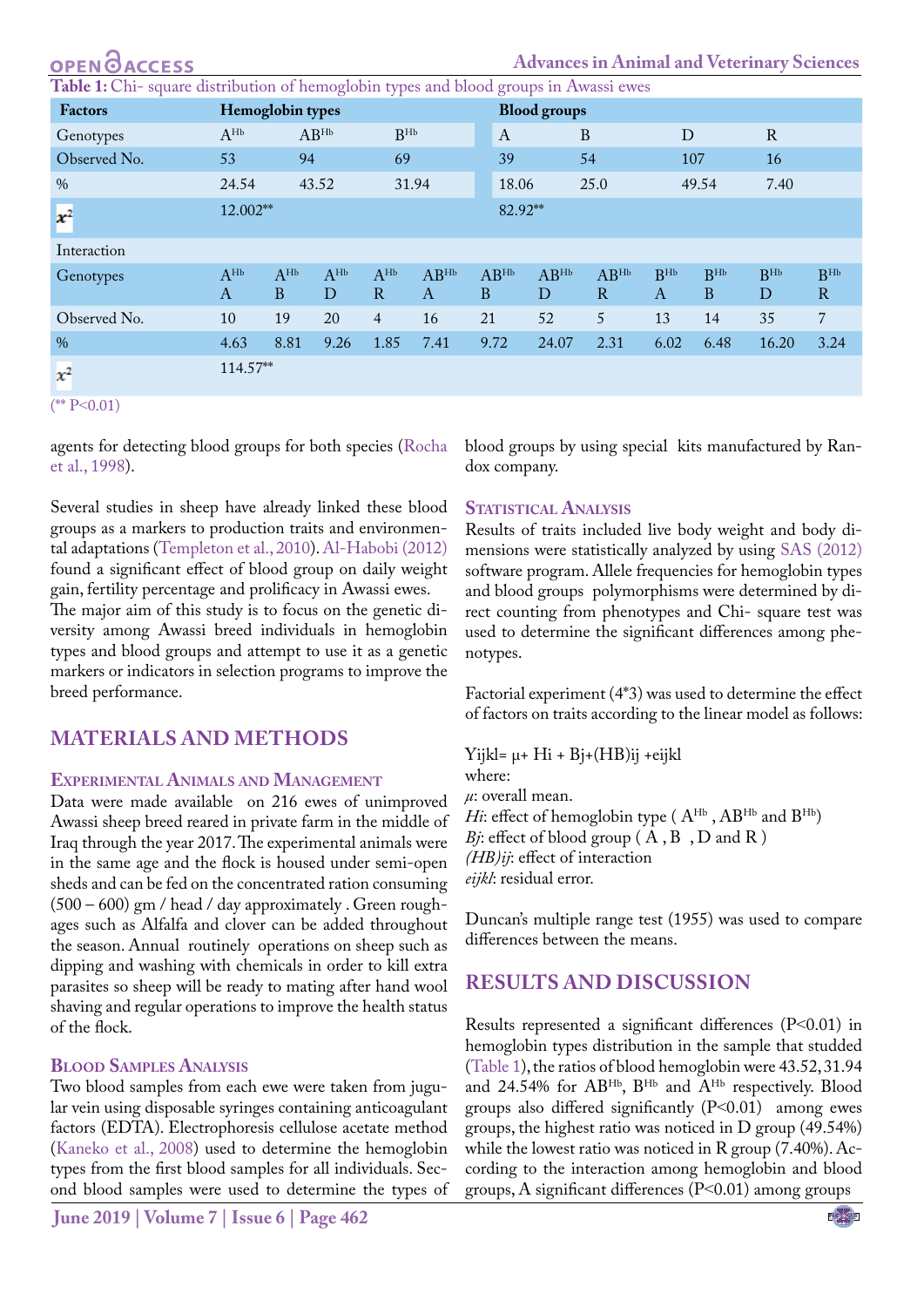<span id="page-2-0"></span>**Table 2:** Effect of hemoglobin types and blood groups on body weight in Awassi ewes

| Factors           |                                  | Means $\pm$ S.E                       |                                    |                                   |                             |                                  |                               |                               |                             |                               |                             |                                   |  |  |
|-------------------|----------------------------------|---------------------------------------|------------------------------------|-----------------------------------|-----------------------------|----------------------------------|-------------------------------|-------------------------------|-----------------------------|-------------------------------|-----------------------------|-----------------------------------|--|--|
|                   |                                  | Hemoglobin types                      |                                    | <b>Blood groups</b>               |                             |                                  |                               |                               |                             |                               |                             |                                   |  |  |
| Genotypes         | $A^{Hb}$                         |                                       | AB <sup>Hb</sup>                   | B <sub>HP</sub>                   |                             | $\boldsymbol{A}$                 |                               | B                             | D                           |                               | $\mathbb{R}$                |                                   |  |  |
| Body weight<br>Kg | 40.62<br>$\pm 0.79$ b            |                                       | 43.93<br>$±1.14$ <sup>a</sup>      | 36.81<br>$±0.69$ c                |                             | 39.25<br>$\pm 0.70$ <sup>a</sup> |                               | $39.66 \pm 0.85$ <sup>a</sup> |                             | 40.66<br>±2.54 <sup>a</sup>   | 42.25<br>±1.69 <sup>a</sup> |                                   |  |  |
| Interaction       |                                  |                                       |                                    |                                   |                             |                                  |                               |                               |                             |                               |                             |                                   |  |  |
| Genotypes         | $A^{\text{Hb}}$<br>A             | $A^{\text{Hb}}$<br>B                  | $A^{\text{Hb}}$<br>D               | $A^{Hb}$<br>R                     | $AB^{Hb}$<br>А              | $AB^{Hb}$<br>B                   | $AB^{Hb}$<br>D                | $AB^{Hb}$<br>R                | R <sub>HP</sub><br>А        | R <sub>HP</sub><br>B          | B <sub>HP</sub><br>D        | R <sup>Hb</sup><br>$\mathbf R$    |  |  |
| Body weight<br>Kg | $37.0 \pm$<br>0.70 <sup>cd</sup> | $39.75 \pm$<br>$0.85$ <sup>abcd</sup> | $42.00 \pm$<br>2.50 <sub>abc</sub> | $43.75 \pm$<br>1.70 <sup>ab</sup> | 44.75<br>±1.79 <sup>a</sup> | $40.50\pm$<br>2.98abcd           | $45.24 \pm$<br>$2.05^{\rm a}$ | 45.25<br>±2.09 <sup>a</sup>   | 36.00<br>±1.08 <sup>d</sup> | 38.75<br>±1.31 <sup>bcd</sup> | 34.75<br>±1.75 <sup>d</sup> | 37.75<br>$\pm 0.62$ <sup>cd</sup> |  |  |

Values within each subclass with different superscripts differ significantly (P˂0.05).

<span id="page-2-1"></span>**Table 3:** Effect of hemoglobin types and blood groups on body dimensions in Awassi ewes

| Body dimensions (Cm) ± S.E     |                                |                                |                                 |                                  |                                  |                 |                 |  |  |
|--------------------------------|--------------------------------|--------------------------------|---------------------------------|----------------------------------|----------------------------------|-----------------|-----------------|--|--|
| H.G                            | H.H                            | S.H                            | H.W                             | S.W                              | B.L                              |                 |                 |  |  |
| 99.12±1.25 <sup>a</sup>        | 70.50±0.69 <sup>a</sup>        | $68.43 \pm 0.92^a$             | 29.81±0.67 <sup>a</sup>         | $28.31 \pm 0.90^{\text{a}}$      | $62.43 \pm 0.78$ <sup>b</sup>    | $A^{\text{Hb}}$ |                 |  |  |
| 97.56±1.05 <sup>ab</sup>       | 71.18±0.82 <sup>a</sup>        | $65.43 \pm 1.46^a$             | $29.56 \pm 0.68$ <sup>a</sup>   | $27.87 \pm 0.67$ <sup>a</sup>    | $66.2{\pm}5$ 0.79 <sup>a</sup>   | $AB^{Hb}$       |                 |  |  |
| 95.18±1.02 <sup>b</sup>        | 71.25±0.79 <sup>a</sup>        | $67.00 \pm 1.87$ <sup>a</sup>  | $27.75 \pm 1.00^{\rm b}$        | 26.18±0.84 <sup>a</sup>          | $66.50 \pm 0.55$ <sup>a</sup>    | B <sub>HP</sub> |                 |  |  |
| Blood group                    |                                |                                |                                 |                                  |                                  |                 |                 |  |  |
| $97.50 \pm 0.95^{\rm b}$       | $71.16 \pm 1.73$ <sup>ab</sup> | $67.83 \pm 0.85$ <sup>a</sup>  | 28.00± 0.85 <sup>b</sup>        | $26.25 \pm 1.65^{\mathrm{a}}$    | $64.16 \pm 1.55^{\circ}$         | $\mathbf{A}$    |                 |  |  |
| 99.75±0.85 <sup>a</sup>        | $69.66 \pm 0.85^{\rm b}$       | $65.80 \pm 0.49^{\mathrm{a}}$  | $27.58 \pm 0.62^b$              | $26.25 \pm 0.40^{\text{a}}$      | $65.91 \pm 1.58$ <sup>a</sup>    | B               |                 |  |  |
| $100.0 \pm 1.4^a$              | 71.08±1.31 <sup>ab</sup>       | $66.00 \pm 2.13$ <sup>a</sup>  | $28.33 \pm 0.47^b$              | 28.58±0.62 <sup>a</sup>          | $64.75 \pm 1.58$ <sup>a</sup>    | $\mathbf D$     |                 |  |  |
| 99.98±0.99 <sup>a</sup>        | 72.66±1.83 <sup>a</sup>        | $68.16 \pm 3.86^a$             | $32.25 \pm 0.96^{\mathrm{a}}$   | 28.75±0.88 <sup>a</sup>          | $65.41 \pm 1.49^a$               | $\mathbf R$     |                 |  |  |
| Interactions (Hb xBlood group) |                                |                                |                                 |                                  |                                  |                 |                 |  |  |
| 97.50±3.95 <sup>a</sup>        | $70.00 \pm 2.02$ <sup>a</sup>  | $67.25 \pm 0.85$ <sup>ab</sup> | $27.25 \pm 0.85$ cde            | $25.25 \pm 1.64^{bcd}$           | $62.50 \pm 1.53$ bcd             | $\mathbf{A}$    |                 |  |  |
| 99.75±2.85 <sup>a</sup>        | $69.75 \pm 1.73$ <sup>a</sup>  | $68.50 \pm 0.28$ <sup>ab</sup> | $29.25 \pm 0.62$ abcd           | $27.00 \pm 0.45$ <sup>abcd</sup> | $62.00 \pm 1.57$ cd              | $\, {\bf B}$    | $A^{\text{Hb}}$ |  |  |
| $100.0 \pm 4.33$ <sup>a</sup>  | $70.25 \pm 1.85$ <sup>a</sup>  | $68.50 \pm 0.64$ <sup>ab</sup> | $30.75 \pm 0.47$ <sup>abc</sup> | $29.75 \pm 0.62$ <sup>abc</sup>  | $61.00 \pm 1.58$ <sup>d</sup>    | D               |                 |  |  |
| 99.25±2.40 <sup>a</sup>        | $72.00 \pm 1.66^{\circ}$       | $69.50 \pm 3.86$ <sup>ab</sup> | 32.00± 1.91 <sup>ab</sup>       | $31.25 \pm 2.39^{\circ}$         | $64.25 \pm 1.75$ abcd            | R               |                 |  |  |
| 99.00±3.90 <sup>a</sup>        | $71.50 \pm 2.70$ <sup>a</sup>  | $66.75 \pm 4.51$ <sup>ab</sup> | $29.25 \pm 0.62$ abcd           | $25.25 \pm 1.79$ bcd             | $64.00 \pm 1.77$ <sup>abcd</sup> | $\mathbf{A}$    |                 |  |  |
| $94.50 \pm 3.08^{\mathrm{a}}$  | $70.25 \pm 1.92^{\mathrm{a}}$  | $69.00 \pm 2.12^{ab}$          | $28.50 \pm 1.93$ bcde           | $27.50 \pm 1.04$ abcd            | $67.25 \pm 1.54$ <sup>ab</sup>   | $\, {\bf B}$    |                 |  |  |
| 98.00±2.28 <sup>a</sup>        | 70.00±1.37 <sup>a</sup>        | $61.50 \pm 1.32$ <sup>ab</sup> | $28.75 \pm 1.43$ bcde           | $28.25 \pm 0.47$ abcd            | $67.00 \pm 2.04$ <sup>ab</sup>   | D               | $AB^{Hb}$       |  |  |
| 98.75±2.56 <sup>a</sup>        | 73.00±1.73 <sup>a</sup>        | $64.50 \pm 2.50$ <sup>ab</sup> | $31.75 \pm 1.03$ <sup>ab</sup>  | $30.00 \pm 1.22$ <sup>ab</sup>   | $66.75 \pm 0.85$ <sup>abc</sup>  | R               |                 |  |  |
| $96.25 \pm 3.09^a$             | $72.00 \pm 1.47$ <sup>a</sup>  | $69.50 \pm 2.06$ <sup>ab</sup> | $27.50 \pm 1.50$ cde            | $27.75 \pm 1.10$ abcd            | $66.00 \pm 1.08$ abc             | $\mathbf{A}$    |                 |  |  |
| $97.25 \pm 3.64^a$             | $69.00 \pm 1.35$ <sup>a</sup>  | $60.00 \pm 3.34$ <sup>b</sup>  | $25.00 \pm 1.08$ <sup>e</sup>   | $24.25 \pm 2.56$ <sup>d</sup>    | $68.50 \pm 0.50^{\text{a}}$      | $\, {\bf B}$    | $B_{HP}$        |  |  |
| $94.50 \pm 2.56^{\circ}$       | 73.00±2.19 <sup>a</sup>        | $68.00 \pm 4.84$ <sup>ab</sup> | $25.50 \pm 1.19$ de             | $27.75 \pm 0.25$ abcd            | $66.25 \pm 1.10$ abc             | $\mathbf D$     |                 |  |  |
| 92.75±3.85 <sup>a</sup>        | $73.00 \pm 2.61$ <sup>a</sup>  | 70.00± 2.87 <sup>a</sup>       | $33.00 \pm 1.41$ <sup>a</sup>   | $25.00 \pm 1.77$ <sup>cd</sup>   | $65.25 \pm 1.25$ abcd            | R               |                 |  |  |

Values within each subclass with different superscripts differ significantly  $(P < 0.05)$ .

B.L: body length, S.W: shoulder width, H.W:hip width,S.H: shoulder hight, H.H: hip height and H.G: heart girth.

the highest ratio was noticed in ewes with ABHbD genotype (24.07%) while the lowest ratio was in ewes with  $AB^{Hb}R$  (2.31%).

The differences in hemoglobin types and blood groups is very important method to exploit it in the indirect selection for many economical traits which are correlated positively with the blood characters. Many factors affected and change the distribution of blood characters such as volume

of sample that studded, breed and location. The results of this study was accordance with [Rocha et al. \(1998\)](#page-4-7) who reported that the blood groups are differ in distribution within the same breed of sheep while [Baranowski et al.](#page-4-12)  [\(2000\)](#page-4-12) referred that the hemoglobin type is differ according breed, herd and region of studying.

Results showed a significant effect  $(P<0.05)$  of hemoglobin type on live body weight ([Table 2\)](#page-2-0), the highest body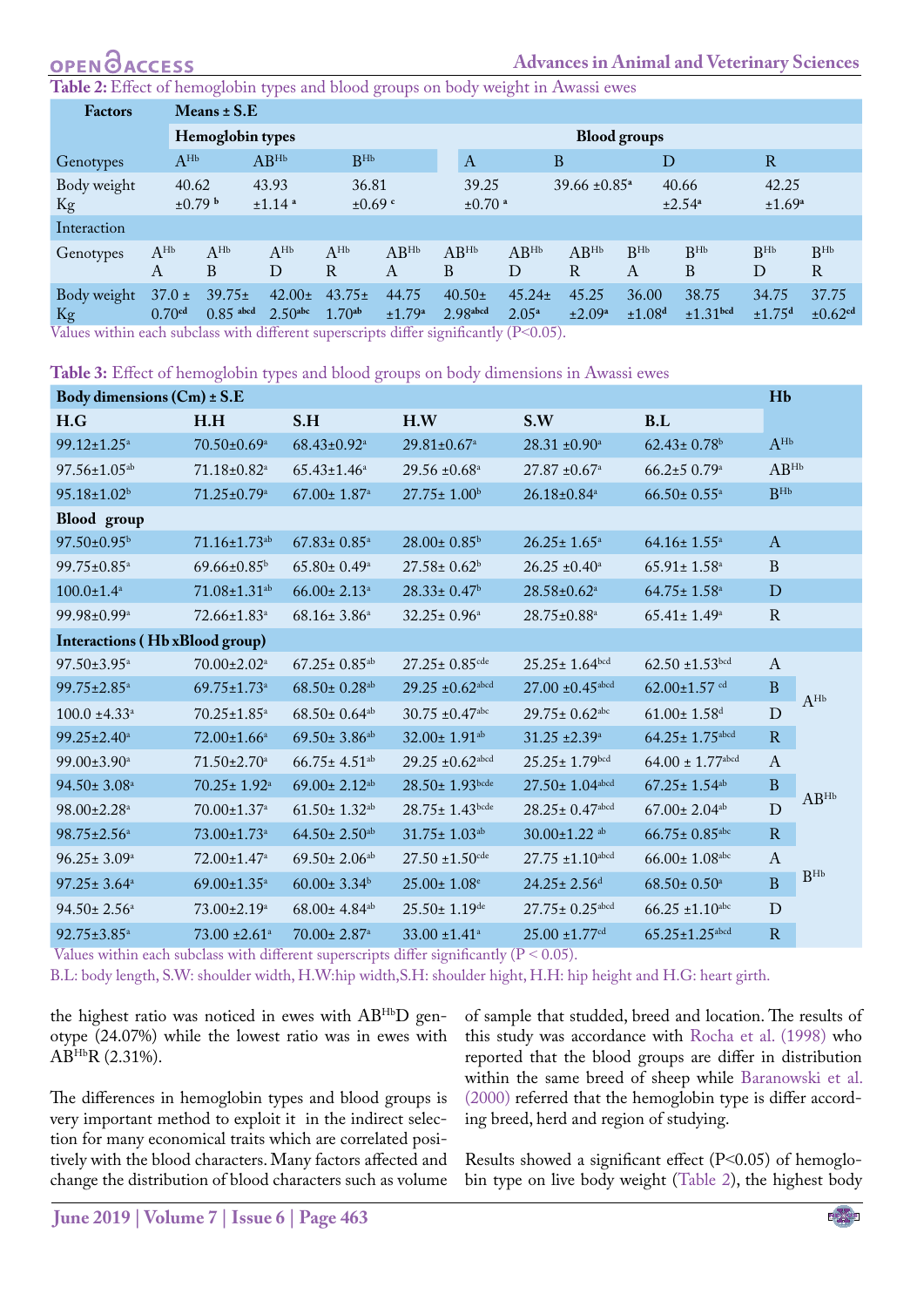## **OPEN GACCESS**

#### **Advances in Animal and Veterinary Sciences**

weight was noticed in ewes with hemoglobin ABHb compared with the lowest body weight which was noticed in ewe group with hemoglobin BHb namely, 43.93 and 36.81 Kg respectively. No significant effect of blood group on live body weight. The interaction among hemoglobin types and blood groups effected significantly (P˂0.05) on body weight , the highest body weight was noticed in group with ABHbR genotype (45.25 kg) while the lowest body weight was in group with  $B^{Hb}D$  genotype (34.75 kg).

The current data were in accordance with those of [Al-Ha](#page-4-9)[boby \(2012\)](#page-4-9) who stated that birth weight of Turkish Awassi ewes did not affected by blood groups. Many studies reported that the blood type are related strongly with many of economical traits in sheep and other species of mammals. [Dally et al. \(1980\)](#page-4-13) referred to the genetic relationship among blood groups and production performance in many species and he suggested that this relationship is resulted from genetic pleiotropy while [Pieragostini et al. \(2005\)](#page-4-14) that the studying the relationship of blood type is more difficult in animals than the human because of the large number of genes and alleles responsible for varied phenotypes in animals compared with human. In sheep, Rasmusen et al. (2010) pointed that the huge differences among pure breeds and crossbreeds in blood types which partially contributed of the ability of crossbreeds to achieve high body weights compared with the pure breeds.

Results showed a significant effect (P˂0.05) of hemoglobin type on some of body dimensions ([Table 3](#page-2-1)). Body length affected significantly by hemoglobin type, the longest body was in ewe groups with hemoglobin BHb while the shortest body was in hemoglobin type A<sup>Hb</sup> namely, 66.5 and 62.43 cm respectively.

Hip width and heart girth differed significantly  $(P<0.05)$ according to hemoglobin type, the highest values were noticed in group with A<sup>Hb</sup> namely, 29.81 and 99.12 cm respectively while least values were noticed in the group with hemoglobin B<sup>Hb</sup> namely, 27.75 and 95.18 cm respectively. No significant effect of hemoglobin type on shoulder width, shoulder height and hip height.

Blood groups effected significantly (P˂0.05) on hip width and hip height, the highest values were in group with blood group R namely, 32.25 and 72.66 cm respectively. Heart girth also affected significantly by blood group, the highest value was found in ewes with blood group D (100 cm) compared with the lowest value which found in ewes with blood group A (97.50 cm). Body length, shoulder width and shoulder height did not affected significantly by blood groups.

Interaction among hemoglobin types and blood groups effected significantly (P˂0.05) on body dimension, ewes with B<sup>Hb</sup>B genotype had a longer body than the other groups (68.50 cm). the group with  $A^{Hb}R$  had a wider shoulder than the other groups (31.25 cm) while the group with BHbR had a wider hip and higher shoulder compared with the other groups namely, 33.0 and 70.0 respectively. Hip height and heart girth were also affected significantly by the interaction between hemoglobin type and blood group, the highest hip was found in ewes with ABHbR, BHbD and BHbR genotypes (37.00 cm) while the heart girth increased significantly (P<0.05) in ewes with  $A<sup>Hb</sup>D$  genotype compared with the others groups.

A few studies about the direct relationship of blood types with body dimensions because the body dimensions are affected by many factors such as breed, sex, parity and nutrition therefore, we can exploit the correlation between body weight and body dimensions to explanation the indirect effect of blood type on body dimensions through it effect on body weight. [Sowande and Sobola \(2008\)](#page-4-15) referred that the body weight is correlated highly and positively with all body dimensions in African dwarf sheep. [Kumar et al.](#page-4-16)  [\(2011\)](#page-4-16) demonstrate that the hemoglobin type is related with many economical traits in Garlore sheep.

## **Conclusion**

In summary, our present study indicated that the hemoglobin types and blood groups are considered a fast, easy and efficient method to predict of many economical traits in unimproved local Awassi ewes and we can exploit the genotype of blood components from hemoglobin and blood groups in the indirect marker assisted selection to shorten the breeding process of sheep.

### **Acknowledgements**

The authors express their gratitude to private farm in the middle of Iraq,And to the decision of the Department of Animal Production at the Faculty of Agriculture University of Kufa.

### **Conflict of interest**

The authors declare that they have no competing interests.

### **Authors contribution**

All authors contributed equally.

#### **References**

• Al-Salihi KA (2012). An insight into veterinary education in Iraq. (International Development) Vet. Rec. 171:316–7 [https://doi.org/10.1136/vr.e5145](https://doi.org/10.1136/vr.e5145 )